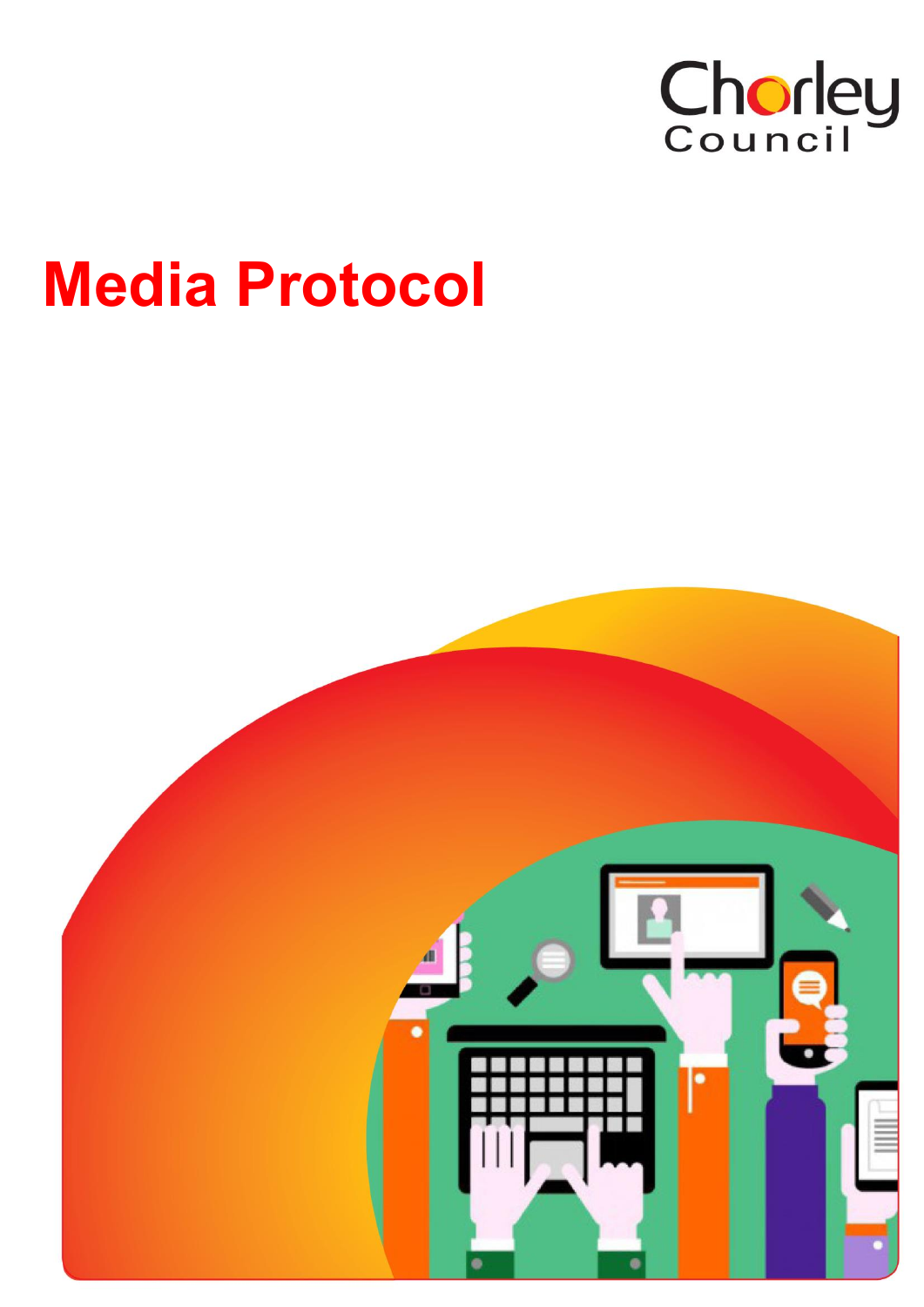## **Media and publicity protocol**

The council is in constant contact with the media and it is important that we have procedures in place to deal with their enquiries.

Having an established protocol on dealing with enquiries and sending information to the press, means that we can ensure a consistent approach, and our colleagues in the media know what to expect from us.

The following guidelines outline the council's procedures for dealing with the media. The aim is to provide a clear and simple process for dealing with the media to keep residents informed.

# **Responding to Media Enquiries**

- 1. The media should be encouraged to approach the Communications Team with any enquiries that relate to the council, its processes, conduct, decisions or initiatives. It is the responsibility of the Communications Team to produce responses in direct liaison with the appropriate councillor(s) and to seek advice from relevant officers during this process.
- 2. The Leader, Deputy Leader, Cabinet portfolio holders, committee chairmen or vicechairmen will be the official spokespersons on matters concerning their area or brief. Depending on the nature of the issue, it may be appropriate for both a committee chairman and a portfolio holder to be asked to comment.
- 3. If the appropriate portfolio holder, committee chairman or vice-chairman cannot be contacted, the Leader of the Council or in their absence, the Deputy Leader should be contacted.
- 4. If the appropriate councillors are not available, the Chief Executive or member of the Leadership Team may respond on behalf of the council or authorise another officer to respond on their behalf. The appropriate councillor should be informed at the earliest opportunity.
- 5. A councillor may wish to ask an appropriate officer to speak to the media on what appear to be technical matters, but this decision should be that of the councillor.
- 6. Councillors should be informed if the media are likely to contact them.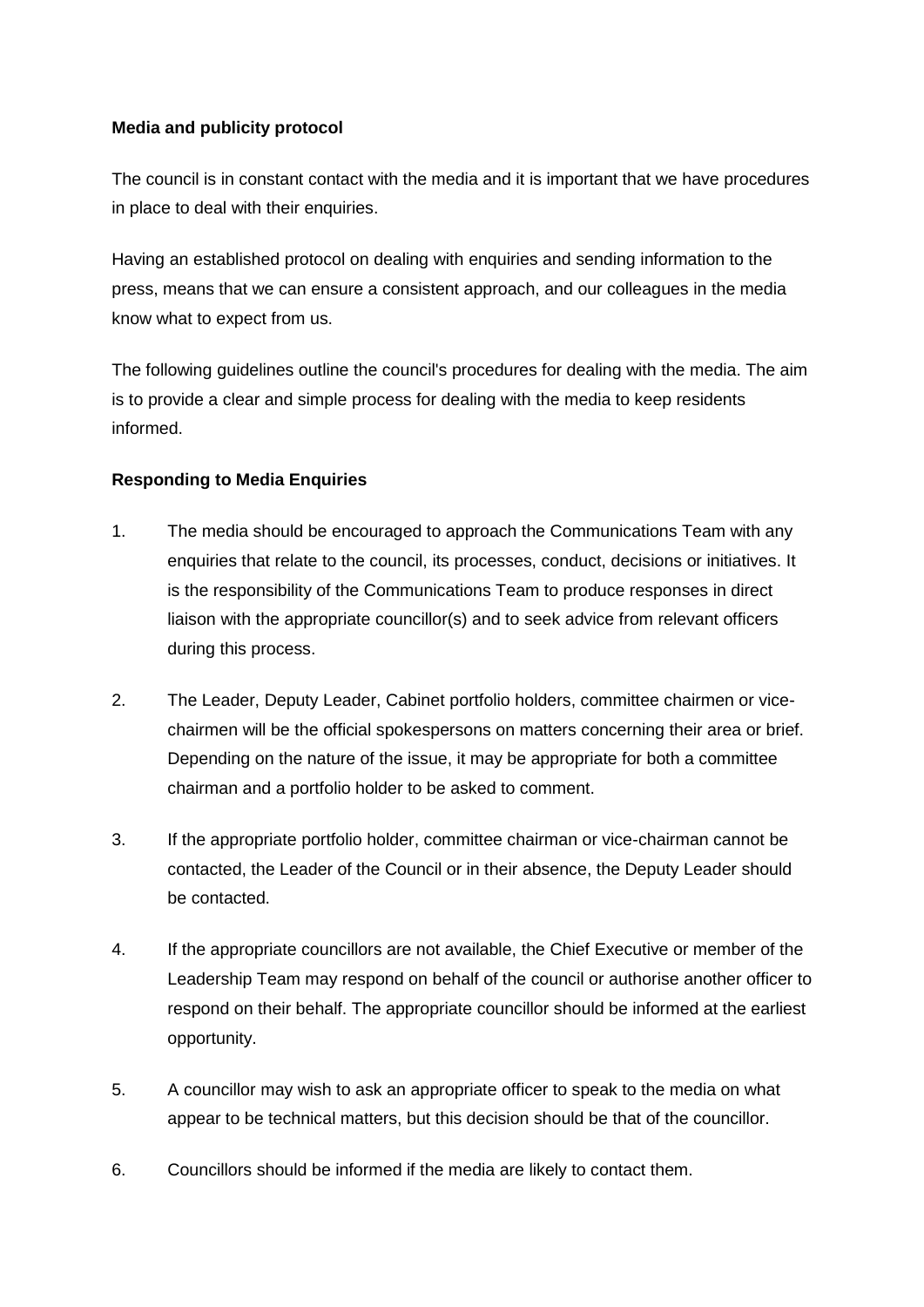- 7. Employees contacted by the media should refer all enquiries to the Communications Team in order that they may be dealt with as described above.
- 8. The Communications Team will keep a log of all media enquiries received, the deadline of such enquiry and the date/time the enquiry was responded to along with the final response.

## Approval matrix

|                | Press enquiry comes in to Communications Team.        |
|----------------|-------------------------------------------------------|
| $\overline{2}$ | Enquiry sent to relevant officer for information to   |
|                | form a draft.                                         |
| 3              | Draft statement is sent to relevant officer and/or    |
|                | Leadership Team member for first approval.            |
| 4              | Draft sent to relevant councillor for final approval. |
| 5              | Final statement is sent to enquirer and logged.       |
|                |                                                       |

## **Issuing proactive news releases**

- 9. The Communications Team will generate and issue news releases and will maintain a forward plan to manage opportunities for coverage in liaison with officers and members.
- 10. Each release will be produced in liaison with the appropriate officer, cabinet portfolio holder, committee chairman or vice-chairman. Councillors should be quoted in proactive releases. All quotes will be approved by the councillor(s) concerned.
- 11. If the appropriate portfolio holder, committee chairman or vice-chairman cannot be contacted, the Leader of the Council or, in their absence, the Deputy Leader should be contacted.
- 12. Members and officers are responsible for identifying positive opportunities to promote the council within their areas of responsibility and for notifying the Communications Team in a timely manner when such opportunities arise.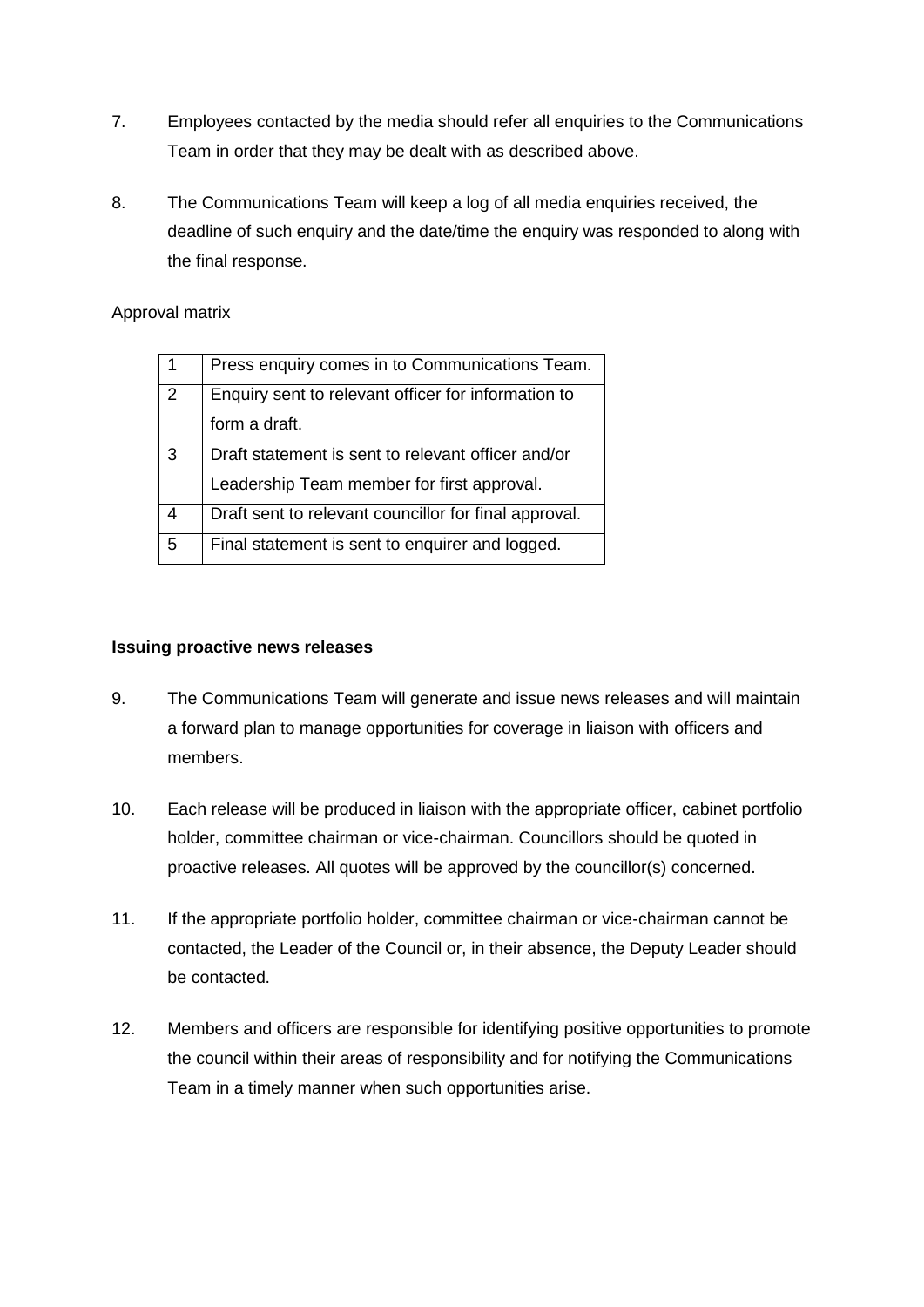- 13. Ideas for press releases are actively encouraged. Employees and members should contact the Communications Team in a timely manner who will produce releases as appropriate.
- 14. The Communications Team will log and retain copies of all releases issued. These will be made available on the council's website.

# Approval matrix

|   | Idea for communication comes into                   |
|---|-----------------------------------------------------|
|   | Communications Team.                                |
| 2 | The team work with relevant officer to draft a      |
|   | release and write a quote(s) for relevant Members.  |
| 3 | Draft release is sent to relevant officer for fact- |
|   | checking                                            |
| 4 | Draft release is sent to relevant Member for final  |
|   | approval                                            |
| 5 | Final release is issued to the media (and other     |
|   | channels where relevant) and logged.                |

## **Responding to letters in the press**

- 15. Letters published in the press, which criticise the council will be left unchallenged unless:
	- The content is inaccurate
	- The content is considered highly damaging to the council's reputation
	- Responding would help to set out the council's position more clearly In these circumstances, the communications team will discuss and develop a response in conjunction with relevant service and spokesperson.

## **Responding to comments on social media**

16. On some social media sites, it is possible to post comments, posts or messages from an organisational account (for example on twitter, use is made of @ChorleyCouncil). In these circumstances, the council will use these profiles rather than a spokesperson. This is because the organisation is more easily identifiable than individuals on social media, and relies on a reputation being built on the platforms.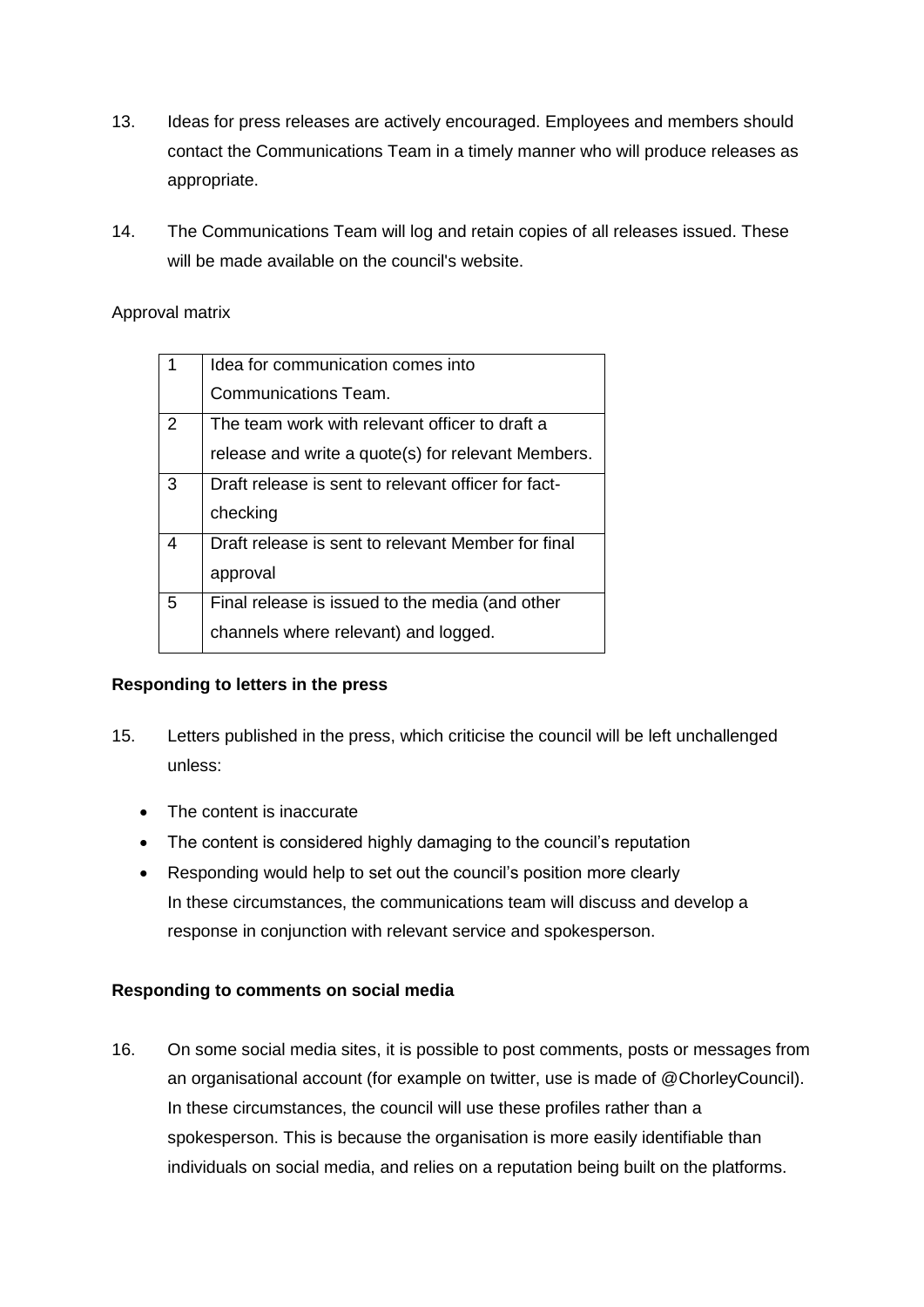However, in some circumstances it is not possible to post from an organisation account (for example to groups on Facebook), or it is better to have a personal profile, then the relevant available spokesperson will be used.

#### **Media Visits/Interviews**

- 17. Reporters and photographers should be encouraged to liaise with the Communications Team and obtain consent before observing, photographing or otherwise recording any event or activity that relates to the council. Employees should contact the Communications Team if they see or are approached by a member of the media, and should consult with them if they wish to organise a media visit or interview
- 18. All media requests for interviews should be coordinated by the Communications team. The appropriate cabinet portfolio holders, committee chairmen or vicechairmen will represent the council in all media interviews. The team can provide briefing and/or guidance on request.

#### **News Conferences**

- 19. If the council wishes to proactively media-manage an issue, or becomes the subject of significant media attention, it may be necessary to hold a news conference. This will enable the authority to provide convenient and controlled access to information for reporters.
- 20. The Communications Team will coordinate any press conferences and ensure that the appropriate spokespersons have been briefed. Unless agreed otherwise in consultation with the Leader/Deputy Leader, the only persons that should normally attend a press conference are the Leader/Deputy Leader, relevant portfolio holders and appropriate officers.

#### **Events and photo calls**

21. The Communications Team can assist with generating media coverage of events. Anyone wishing to invite the press to an event should ask the team to arrange a media photo call. At least two weeks' notice is required for events or initiatives for which advance publicity is essential in order that the deadlines of the weekly news media can be met. Please bear these deadlines in mind when arranging an event.